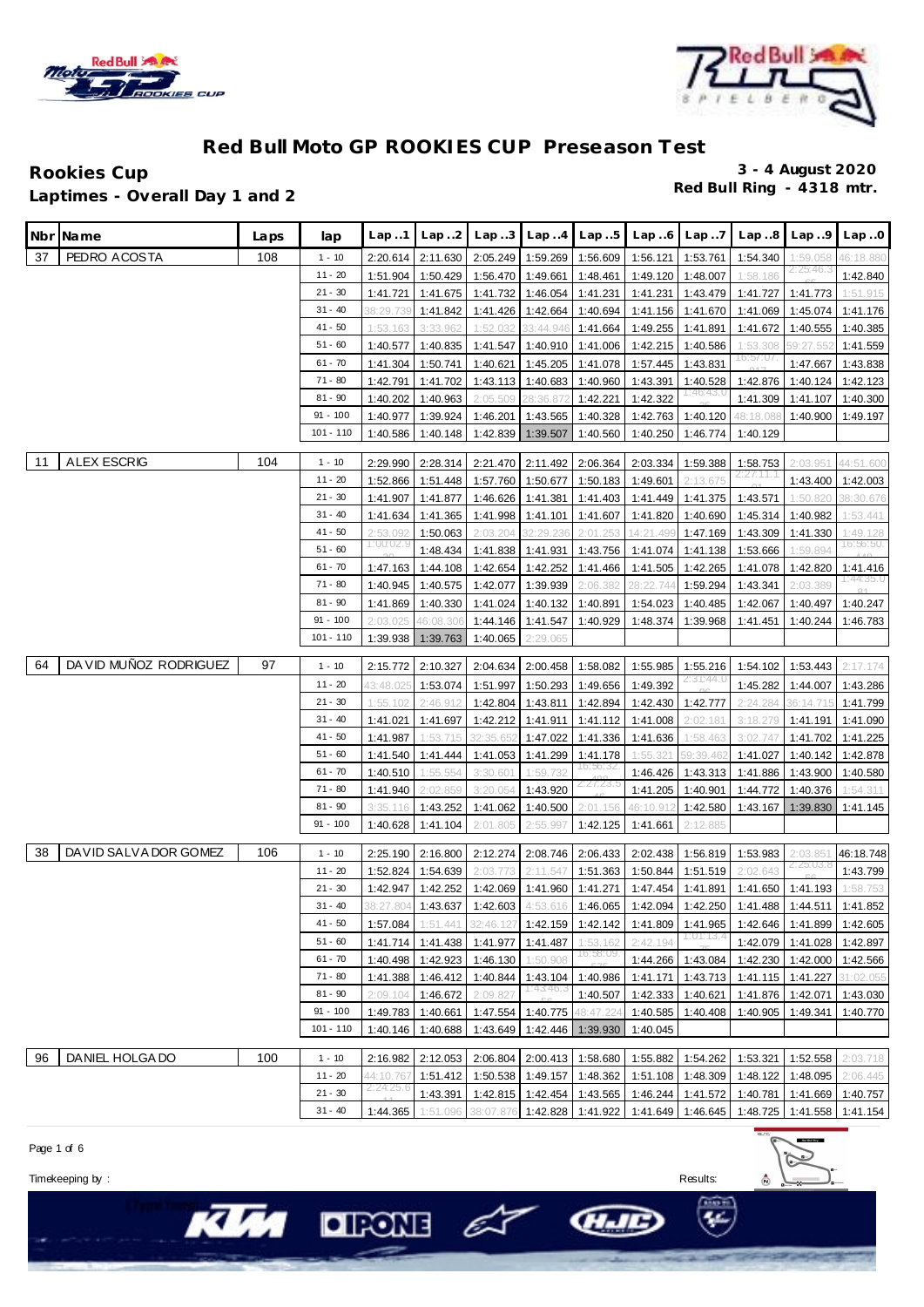



Rookies Cup<br>
1 antimes - Overall Day 1 and 2 **Red Bull Ring - 4318 mtr. Laptimes - Overall Day 1 and 2**

| Nbr Name                     | Laps | lap                       | Lap.1                 | Lap. .2              | Lap.3                                             | Lap.4                          | Lap.5                | Lap.6                | Lap.7                | Lap.8                | Lap.9                 | Lap.0                 |
|------------------------------|------|---------------------------|-----------------------|----------------------|---------------------------------------------------|--------------------------------|----------------------|----------------------|----------------------|----------------------|-----------------------|-----------------------|
|                              |      | $41 - 50$                 | 1:46.599              | 1:41.187             |                                                   | 1:41.145   1:41.068   1:41.146 |                      | 1:41.191             | 2:02.627             | 32:15.433            | 1:42.411              | 1:41.995              |
|                              |      | $51 - 60$                 | 1:53.770              | 1:41.487             | 1:40.875                                          | 1:41.087                       | 1:41.469             | 1:41.684             | 1:40.825             | 1:41.888             | 1:40.869              | 1:41.151              |
|                              |      | $61 - 70$                 | 1:42.068              | 1:53.708             | 59:27.664                                         | 1:42.161                       | 1:40.179             | 1:40.976             | 1:40.962             | 1:52.484             | 1:43.604              | 1:48.990              |
|                              |      | $71 - 80$                 | 2:02.189              | 16:56:32,            | 1:45.706                                          | 1:43.638                       | 1:41.797             | 1:42.034             | 1:52.101             | 1:40.930             | 1:41.974              | 1:40.809              |
|                              |      | $81 - 90$                 | 1:41.426              | 1:52.597             | 1:41.718                                          | 1:41.652                       | 1:42.665             | 1:52.164             | 30:24.390            | 1:55.575             |                       | 1:42.229              |
|                              |      | 91 - 100                  | 1:41.806              | 1:46.119             | 1:40.596                                          | 1:39.992                       | 1:40.327             | 1:40.673             | 1:42.776             | 1:40.680             | 1:47.752              | 2:07.714              |
| <b>COLLIN VEIJER</b><br>95   | 108  | $1 - 10$                  | 2:18.653              | 2:11.280             | 2:08.039                                          | 2:04.879                       | 2:01.003             | 1:58.258             | 1:57.748             | 1:57.839             | 2:09.816              | 46:24.026             |
|                              |      | 11 - 20                   | 1:55.396              | 1:54.724             | 1:53.157                                          | 1:52.673                       | 1:51.792             | 1:51.935             | 1:50.977             | 2:04.049             | 2124.30.3             | 1:44.273              |
|                              |      | $21 - 30$                 | 1:42.512              | 1:42.297             | 1:42.487                                          | 1:42.553                       | 1:42.152             | 1:41.868             | 1:42.113             | 1:41.730             | 7:41.585              | 33:38.459             |
|                              |      | $31 - 40$                 | 1:43.925              | 1:46.941             | 1:42.355                                          | 1:42.805                       | 1:46.581             | 1:56.613             | 3:11.100             | 1:43.439             | 1:42.801              | 1:42.997              |
|                              |      | $41 - 50$                 | 1:41.730              | 1:42.012             | 1:53.446                                          | 32:06.07                       | 1:42.068             | 1:41.720             | 1:42.584             | 1:42.661             | 1:41.612              | 1:42.381              |
|                              |      | $51 - 60$                 | 1:41.208              | 1:44.970             | 1:42.601                                          | 1:41.587                       | 1:41.298             | 1:41.319             | 1:49.913             | 1:50.686             | 59:42.00              | 1:42.276              |
|                              |      | $61 - 70$                 | 1:41.684              | 1:41.937             | 1:41.392                                          | 1:42.059                       | 1:41.902             | 1:42.710             | 1:41.671             | 2:16.77'             | 16:55:12              | 1:45.066              |
|                              |      | $71 - 80$                 | 1:42.971              | 1:42.565             | 1:41.827                                          | 1:42.180                       | 1:42.332             | 1:49.048             | 1:41.740             | 1:41.557             | 1:41.508              | 1:58.982              |
|                              |      | $81 - 90$                 | 1:42.627              | 1:41.135             | 1:52.55                                           | 30:05.49                       | 2:04.513             | 1:47:44.7            | 1:41.255             | 1:43.298             | 1:40.224              | 1:41.242              |
|                              |      | $91 - 100$                | 1:41.036              | 1:47.366             | 1:40.481                                          | 1:40.668                       | 1:54.402             | 3:12.948             | 47:12.254            | 1:41.343             | 1:45.566              | 1:40.974              |
|                              |      | 101 - 110                 | 1:41.016              | 1:47.626             | 1:40.995                                          | 1:42.577                       | 1:41.695             | 1:41.694             | 1:40.467             | 1:54.779             |                       |                       |
| <b>IVAN ORTOLA</b>           | 110  |                           |                       |                      |                                                   |                                |                      |                      |                      |                      |                       |                       |
| 24                           |      | $1 - 10$                  | 2:18.482              | 2:12.686             | 2:09.028                                          | 2:09.992                       | 2:05.968             | 2:12.80<br>2125.27   | 50:42.028            | 1:55.890             | 1:53.682              | 1:53.897              |
|                              |      | 11 - 20<br>$21 - 30$      | 1:51.702              | 1:51.224             | 1:50.373                                          | 1:54.451                       | 1:59.378             |                      | 1:44.907             | 1:42.808             | 1:42.565              | 1:42.358              |
|                              |      | $31 - 40$                 | 1:44.119              | 1:46.122             | 1:41.680                                          | 1:41.540                       | 1:41.697             | 1:41.606<br>1:42.700 | 1:52.915             | 38:03.67             | 1:44.473              | 1:44.355              |
|                              |      | $41 - 50$                 | 1:42.450<br>1:42.538  | 1:42.203<br>1:58.913 | 1:46.815<br>32:16.26                              | 1:45.739<br>1:42.457           | 1:41.873<br>1:42.703 | 1:42.103             | 1:42.492<br>1:51.663 | 1:44.155<br>1:42.188 | 1:41.147<br>1:42.143  | 1:41.758<br>1:42.059  |
|                              |      | $51 - 60$                 | 1:41.594              | 1:41.480             | 1:42.090                                          | 1:45.580                       | 1:41.881             | 1:42.739             | 1:56.718             | 59:15.167            | 1:43.333              | 1:41.218              |
|                              |      | $61 - 70$                 | 1:41.667              | 1:41.359             | 1:43.572                                          | 1:47.693                       | 1:52.447             | 1:56.210             | 16:56:36.            | 1:46.259             | 1:42.890              | 1:41.653              |
|                              |      | $71 - 80$                 | 1:41.721              | 1:42.736             | 1:42.648                                          | 1:41.796                       | 1:47.409             | 1:43.507             | 1:40.943             | 1:47.128             | 1:43.770              | 1:41.592              |
|                              |      | $81 - 90$                 | 1:42.819              | 2:03.96'             | 28:20.68                                          | 2:14.634                       | 2:05.542             | 2:17.561             | 1:43:17.7            | 1:40.420             | 1:42.630              | 1:40.236              |
|                              |      | $91 - 100$                | 1:41.375              | 1:41.042             | 1:45.327                                          | 1:48.680                       | 1:41.985             | 1:41.090             | 1:41.100             | 1:54.56              | 46:58.37              | 1:40.521              |
|                              |      | 101 - 110                 | 1:40.578              | 1:42.984             | 1:43.150                                          | 1:40.754                       | 1:40.294             | 1:40.810             | 1:43.533             | 1:42.539             | 1:42.060              | 1:50.653              |
|                              |      |                           |                       |                      |                                                   |                                |                      |                      |                      |                      |                       |                       |
| <b>BILLY VAN EERDE</b><br>29 | 102  | $1 - 10$                  | 2:20.922              | 2:17.538             | 2:11.299                                          | 2:07.303                       | 2:02.740             | 2:00.134             | 1:59.797             | 1:57.073             | 1:56.267              | 2:11.346<br>2:25:36.9 |
|                              |      | 11 - 20                   | 43:36.05              | 1:54.390             | 2:03.98                                           | 3:06.058                       | 1:53.118             | 1:52.101             | 1:51.062             | 1:50.899             | 1:57.846              |                       |
|                              |      | $21 - 30$                 | 1:44.656              | 1:48.403             | 1:44.115                                          | 1:47.228                       | 1:49.867             | 1:42.861             | 1:42.022             | 1:43.009             | 1:41.947              | 1:42.526              |
|                              |      | $31 - 40$                 | 1:52.35               | 7:45.19              | 1:43.852                                          | 1:42.455                       | 1:47.031             | 1:48.696             | 1:42.679             | 1:55.028             | 1:44.223              | 1:43.837              |
|                              |      | $41 - 50$                 | 1:42.294              | 1:42.512             | 1:41.872                                          | 1:43.322                       | 1:41.890             | 1:59.358             | 31:44.414            | 1:44.983             | 2:02.605              | 1:59.167              |
|                              |      | $51 - 60$                 | 1:41.962<br>1:01:06.6 | 1:42.351             | 1:41.656                                          | 1:43.090                       | 1:41.354             | 1:42.068             | 1:42.630             | 1:42.950             | 1:45.424              | 1:44.357<br>6:57:21.  |
|                              |      | $61 - 70$                 |                       | 1:44.791             | 1:43.013<br>1:41.923 19:22.831 29:19.647 2:05.455 |                                | 1:41.725 1:41.172    | 1:42.354             | 1:47.969             | 1:50.699<br>2:10.361 | 1:46.716<br>1:43.53.2 |                       |
|                              |      | $71 - 80$<br>$81 - 90$    |                       | 1:47.670 1:45.017    |                                                   |                                |                      |                      | 1:50.583             |                      |                       | 1:42.224              |
|                              |      |                           | 1:42.132              | 1:42.475             | 1:46.264                                          | 1:41.036                       | 1:42.646             | 1:40.687             | 1:41.312             | 1:41.069             | 1:43.432              | 1:50.280              |
|                              |      | $91 - 100$<br>$101 - 110$ | 46:52.22              | 1:45.580             | 1:43.546                                          | 1:41.360                       | 1:41.046             | 1:42.776             | 1:40.263             | 1:42.914             | 1:40.777              | 1:41.998              |
|                              |      |                           |                       | 1:41.085 1:45.395    |                                                   |                                |                      |                      |                      |                      |                       |                       |
| <b>ALEX MILLAN</b><br>23     | 110  | $1 - 10$                  | 2:30.801              | 2:17.501             | 2:08.848                                          |                                | 2:03.994 2:00.462    | 1:59.030             | 1:57.727             | 2:09.436             | 47:44.135             | 1:56.220              |
|                              |      | $11 - 20$                 | 1:54.062              | 1:53.189             | 1:52.014                                          | 1:51.451                       | 1:51.109             | 1:49.207             | 1:49.617             | 2:07.082             |                       | 1:45.346              |
|                              |      | $21 - 30$                 | 1:44.396              | 1:43.611             | 1:43.546                                          | 1:43.204                       | 1:43.079             | 1:42.780             | 1:42.734             | 1:42.330             | 1:42.907              | 2:03.426              |
|                              |      | $31 - 40$                 | 37:29.91              | 1:45.513             | 1:41.947                                          | 1:42.294                       | 1:42.133             | 1:41.701             | 1:53.092             | 1:56.389             | 3:38.83               | 1:42.382              |
|                              |      | $41 - 50$                 |                       | 1:42.108 1:41.501    | 1:50.370                                          | 33:47.445                      | 1:42.476             | 1:42.657             | 1:42.543             | 1:41.652             | 1:41.463              | 1:44.288              |
|                              |      | $51 - 60$                 | 1:41.543              | 1:41.574             | 1:45.609                                          |                                | 1:41.423 1:41.262    | 1:41.925             | 1:49.993             | 1:55.363             | 59:11.060             | 1:43.324              |
|                              |      | $61 - 70$                 | 1:42.126              | 1:46.654             | 1:41.212                                          | 1:40.776                       | 1:44.817             | 1:58.713             | 1:59.760             | 16:56:25             | 1:47.248              | 1:43.962              |
|                              |      | $71 - 80$                 | 1:42.063              | 1:41.273             | 1:41.645                                          |                                | 1:41.625 1:51.273    | 1:47.232             | 1:42.380             | 1:41.377             | 1:40.901              | 1:41.037              |

 $O$  For  $\epsilon$ 

Page 2 of 6

Timekeeping by : Results:

**KU** 

HIE

 $\frac{4}{N}$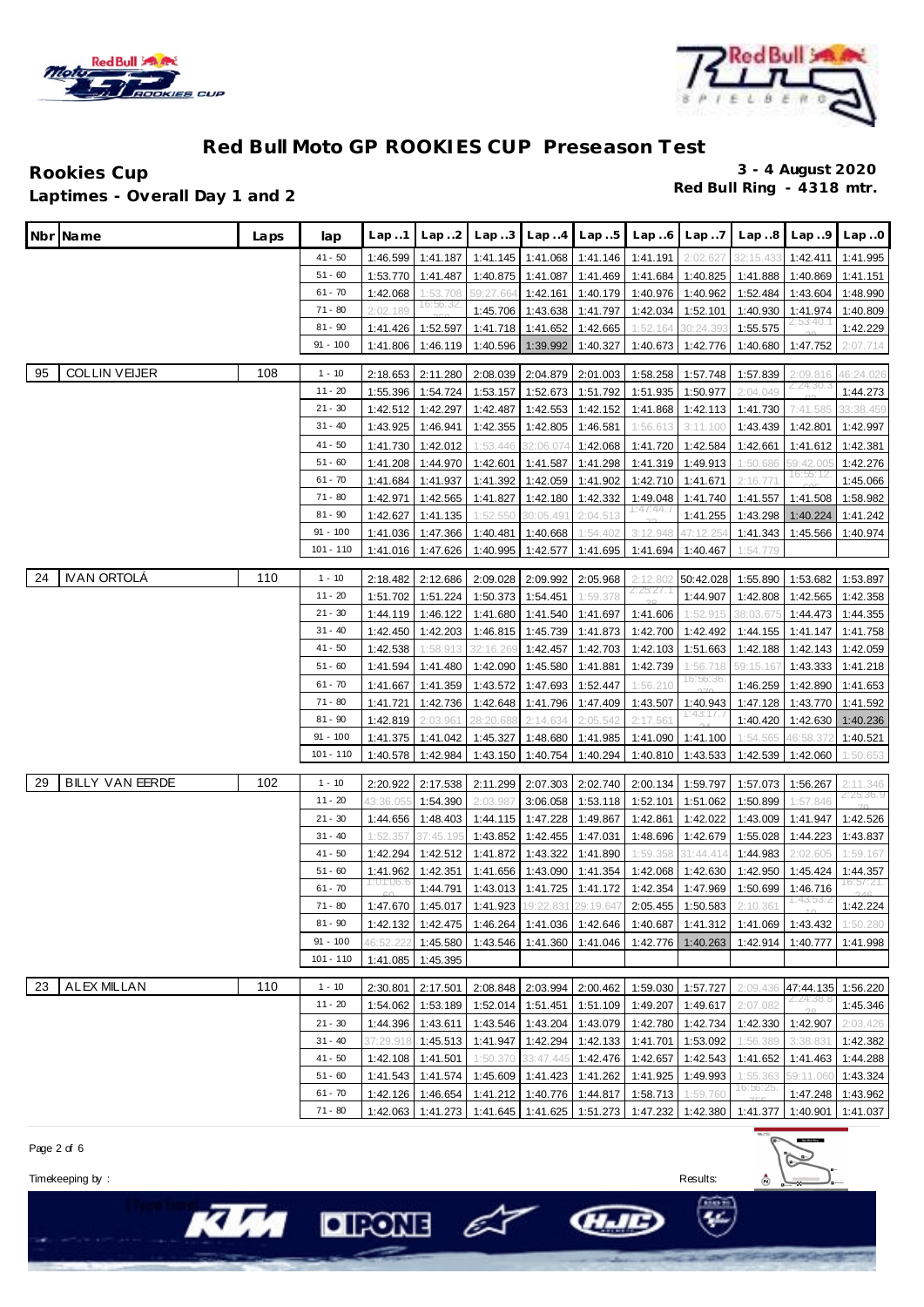



#### Rookies Cup<br>
1 antimes - Overall Day 1 and 2 **Red Bull Ring - 4318 mtr. Laptimes - Overall Day 1 and 2**

|    | Nbr Name                | Laps | lap         | Lap1      | Lap. .2           | Lap.3     | Lap.4     | Lap.5                        | Lap6      | Lap.7      | Lap.8                               | Lap.9                 | Lap.0     |
|----|-------------------------|------|-------------|-----------|-------------------|-----------|-----------|------------------------------|-----------|------------|-------------------------------------|-----------------------|-----------|
|    |                         |      | $81 - 90$   | 1:58.887  | 3:08.678          | 28:54.203 | 1:45.378  | 1:54.499                     | 2:07.565  | 11:44:UU.Z | 1:41.751                            | 1:57.664              | 1:42.247  |
|    |                         |      | $91 - 100$  | 1:41.690  | 1:41.466          | 1:59.989  | 1:41.789  | 1:41.196                     | 1:40.741  | 1:40.649   | 1:53.100                            | 46:24.164             | 1:43.644  |
|    |                         |      | $101 - 110$ | 1:41.218  | 1:41.568          | 1:48.070  | 1:40.797  | 1:40.277                     | 1:41.323  | 1:41.754   | 1:40.633                            | 1:45.344              | 1:40.774  |
|    |                         |      |             |           |                   |           |           |                              |           |            |                                     |                       |           |
| 84 | ZONTA VAN DEN GOORBERGH | 107  | $1 - 10$    | 2:19.601  | 2:13.389          | 2:09.414  | 2:05.061  | 2:00.747                     | 1:58.424  | 1:58.906   | 1:56.800                            | 2:09.603              | 45:59.531 |
|    |                         |      | 11 - 20     | 1:52.484  | 1:53.122          | 1:58.930  | 2:49.014  | 1:51.720                     | 1:49.829  | 1:59.734   |                                     | 1:45.449              | 1:52.391  |
|    |                         |      | $21 - 30$   | 2:04.504  | 1:44.549          | 1:44.335  | 1:43.073  | 1:43.208                     | 1:43.684  | 1:42.757   | 1:43.316                            | 2:07.163              | 37:11.397 |
|    |                         |      | $31 - 40$   | 1:42.756  | 1:42.932          | 1:42.787  | 1:41.845  | 1:42.213                     | 1:42.298  | 1:42.429   | 1:42.315                            | 1:57.708              | 3:27.842  |
|    |                         |      | 41 - 50     | 1:42.268  | 1:43.909          | 1:56.766  | 31:55.82  | 1:41.673                     | 1:41.719  | 1:42.868   | 1:42.850                            | 1:41.091              | 1:42.203  |
|    |                         |      | $51 - 60$   | 1:41.360  | 1:45.578          | 1:41.845  | 1:41.397  | 1:41.872                     | 1:41.171  | 1:50.227   | 1:50.394                            | 59:42.484<br>16:55:10 | 1:41.790  |
|    |                         |      | $61 - 70$   | 1:42.021  | 1:41.282          | 1:41.743  | 1:42.455  | 1:41.959                     | 1:41.941  | 1:42.220   | 2:16.498                            |                       | 1:44.091  |
|    |                         |      | $71 - 80$   | 1:43.184  | 1:41.178          | 1:41.964  | 1:49.396  | 2:57.319<br>1:49:46.9        | 1:41.742  | 1:42.386   | 1:41.442                            | 1:41.645              | 1:41.609  |
|    |                         |      | $81 - 90$   | 1:41.732  | 1:41.353          | 1:57.259  | 29:09.85! |                              | 1:41.279  | 1:43.161   | 1:40.290                            | 1:41.141              | 1:41.077  |
|    |                         |      | $91 - 100$  | 2:00.839  | 3:18.087          | 1:42.625  | 1:43.763  | 1:52.792                     | 46:44.48  | 1:42.006   | 1:52.787                            | 1:41.068              | 1:41.209  |
|    |                         |      | $101 - 110$ | 1:41.366  | 1:41.009          | 1:41.485  | 1:40.912  | 1:44.003                     | 1:40.814  | 1:49.746   |                                     |                       |           |
| 89 | <b>MARCOS URIARTE</b>   | 103  | $1 - 10$    | 2:27.518  | 2:22.199          | 2:15.269  | 2:04.064  | 2:00.808                     | 1:55.889  | 1:54.174   | 1:53.688                            | 2:16.063              | 45:25.228 |
|    |                         |      | 11 - 20     | 1:53.115  | 1:51.747          | 1:51.869  | 2:04.536  | 1:50.808                     | 1:50.060  | 1:50.432   | 2:14.463                            | 2.24.01.              | 1:45.312  |
|    |                         |      | $21 - 30$   | 1:47.882  | 1:43.934          | 1:43.158  | 1:42.510  | 1:42.294                     | 1:42.111  | 1:43.020   | 1:41.896                            | 1:46.762              | 1:56.195  |
|    |                         |      | $31 - 40$   | 38:03.98  | 1:51.553          | 1:42.402  | 1:43.035  | 1:41.541                     | 1:49.407  | 1:41.401   | 1:50.376                            | 1:41.422              | 1:45.384  |
|    |                         |      | 41 - 50     | 1:45.431  | 1:57.283          | 2:51.857  | 34:27.97  | 1:42.114                     | 1:45.313  | 1:41.649   | 1:41.405                            | 1:41.389              | 1:45.187  |
|    |                         |      | $51 - 60$   | 1:43.118  | 1:42.895          | 1:41.009  | 1:42.145  | 1:41.434                     | 1:45.590  | 1:43.411   | 1:01:14.                            | 1:49.178              | 1:41.936  |
|    |                         |      | $61 - 70$   | 1:42.704  | 1:41.090          | 1:42.508  | 1:41.027  | 1:47.778                     | 1:57.589  | 16:56:23   | 1:58.325                            | 2:48.736              | 1:43.507  |
|    |                         |      | $71 - 80$   | 1:42.767  | 1:42.173          | 1:41.678  | 1:41.324  | 1:44.582                     | 1:41.325  | 1:41.590   | 1:41.606                            | 1:55.514              | 32:52.131 |
|    |                         |      | $81 - 90$   | 1:45.217  | 1:55.846          | I∶46.33.∠ | 1:42.372  | 1:41.353                     | 1:41.129  | 1:40.597   | 1:45.221                            | 1:50.881              | 3:48.387  |
|    |                         |      | $91 - 100$  | 1:41.329  | 1:41.379          | 47:45.109 | 1:42.013  | 1:48.686                     | 1:41.490  | 1:41.021   | 1:40.316                            | 1:40.389              | 1:45.959  |
|    |                         |      | 101 - 110   | 1:40.380  | 1:44.165          | 1:40.842  |           |                              |           |            |                                     |                       |           |
| 55 | NOA H DETTWILER         | 112  | $1 - 10$    | 2:23.064  | 2:27.040          | 3:54.492  | 2:09.584  | 2:03.184                     | 2:01.942  | 1:58.747   | 1:57.857                            | 2:03.93               | 43:41.511 |
|    |                         |      | 11 - 20     | 1:54.649  | 1:54.843          | 1:53.881  | 2:00.215  | 3:13.539                     | 1:52.234  | 1:50.674   | 1:57.479                            | 2.25.24.z             | 1:45.358  |
|    |                         |      | $21 - 30$   | 1:44.768  | 1:44.961          | 1:50.396  | 1:43.352  | 1:42.988                     | 1:42.729  | 1:42.836   | 1:43.062                            | 1:47.262              | 1:54.379  |
|    |                         |      | $31 - 40$   | 7:45.61   | 1:44.509          | 1:42.886  | 1:42.008  | 1:42.377                     | 1:42.236  | 1:46.638   | 1:42.098                            | 1:54.361              | 1:42.937  |
|    |                         |      | 41 - 50     | 1:44.330  | 1:41.745          | 1:42.357  | 1:42.318  | 1:55.989                     | 32:02.10! | 1:42.701   | 1:42.040                            | 1:41.954              | 1:41.817  |
|    |                         |      | $51 - 60$   | 1:41.814  | 1:42.343          | 1:48.560  | 1:41.938  | 1:44.012                     | 1:53.727  | 1:41.945   | 1:41.558                            | 1:42.151              | 1:51.578  |
|    |                         |      | $61 - 70$   | 59:41.058 | 1:43.164          | 1:41.966  | 1:42.116  | 1:41.836                     | 1:41.574  | 1:42.389   | 1:55.476                            | 1:46.679              | 2:06.267  |
|    |                         |      | $71 - 80$   | 16:55:15  | 1:47.213          | 1:42.833  | 1:41.813  | 1:42.316                     | 1:41.831  | 1:43.310   | 1:41.853                            | 1:42.226              | 1:42.131  |
|    |                         |      | $81 - 90$   | 1:41.907  | 1:42.052          | 1:42.050  | 1:41.848  | 1:49.199                     | 29:55.989 | 2:10.011   | 1:48:21.8                           | 1:42.117              | 1:40.994  |
|    |                         |      | $91 - 100$  | 1:40.761  | 1:40.632          | 1:40.382  | 1:44.582  | 1:43.290                     | 1:41.892  | 1:41.265   | 1:40.985                            | 1:53.621              | 46:20.263 |
|    |                         |      | $101 - 110$ | 1:42.115  | 1:42.271          |           |           | 1:47.115  1:41.284  1:41.344 | 1:40.758  |            | 1:47.173 1:40.723 1:41.604 1:41.663 |                       |           |
|    |                         |      | 111 - 120   | 1:41.166  | 1:59.195          |           |           |                              |           |            |                                     |                       |           |
| 34 | <b>MARIO AJI</b>        | 103  | $1 - 10$    |           | 2:16.618 2:09.982 | 2:04.154  | 2:00.357  | 1:58.285                     | 1:56.754  | 1:55.127   |                                     | 1:54.012 1:53.733     | 2:13.409  |
|    |                         |      | $11 - 20$   | 14:26.376 | 1:52.308          | 1:52.173  | 1:57.799  | 21341.58.                    | 1:46.291  | 1:43.284   | 1:42.723                            | 1:42.774              | 1:42.877  |
|    |                         |      | $21 - 30$   | 1:42.250  | 1:42.022          | 1:42.268  | 1:42.362  | 6:35.29                      | 35:01.908 | 1:42.979   | 1:42.351                            | 1:41.835              | 1:41.817  |
|    |                         |      | $31 - 40$   | 1:41.788  | 1:52.616          | 1:49.681  | 1:44.205  | 1:41.528                     | 1:48.235  | 1:42.194   | 2:02.186                            | 35:24.374             | 1:42.238  |
|    |                         |      | $41 - 50$   | 1:42.779  | 1:42.054          | 1:51.964  | 1:41.856  | 1:44.274                     | 1:41.679  | 1:41.555   |                                     | 1:41.136 1:41.633     | 1:41.787  |
|    |                         |      | $51 - 60$   | 1:47.050  | 1:41.590          | 1:59.340  | 59:17.598 | 1:47.095                     | 1:43.206  | 1:41.826   | 1:41.952 1:41.571                   |                       | 1:41.735  |
|    |                         |      | $61 - 70$   | 1:50.382  | 2:01.226          | 16:56:28. | 1:45.899  | 1:43.333                     | 1:42.035  | 1:41.843   | 1:44.596                            | 1:41.209              | 1:41.588  |
|    |                         |      | 71 - 80     | 1:50.176  | 1:41.466          | 1:41.825  | 2:01.215  | 1:42.304                     | 1:41.360  | 2:03.772   | 30:18.438                           | 1:44.826              | 1:47:43.4 |
|    |                         |      | $81 - 90$   | 1:42.180  | 1:41.659          | 1:40.952  |           | 1:40.888 1:40.784            | 1:41.245  | 1:50.904   | 1:40.618                            | 1:44.047              | 1:46.269  |
|    |                         |      | $91 - 100$  | 1:54.943  | 46:47.859         |           |           | 1:41.677 1:41.310 1:41.320   | 1:44.754  |            | 1:40.420 1:40.537 1:42.219 1:40.609 |                       |           |

 $O$  FONE  $\epsilon$ 



Timekeeping by : Results:

KIA

 $\approx$  $\hat{z}$ 

GLIE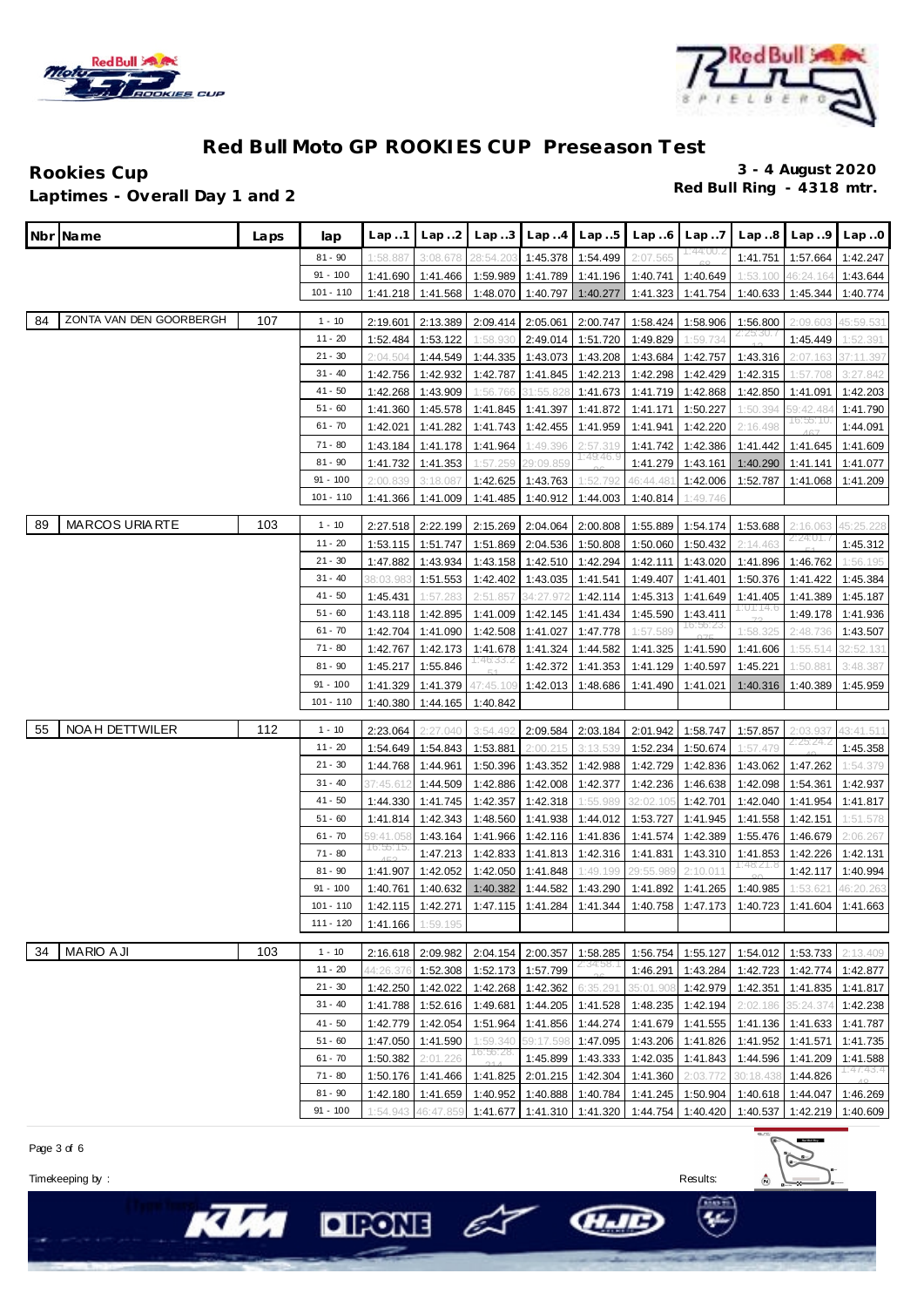



Rookies Cup 3 - 4 August 2020<br> **Red Bull Ring** - 4318 mtr. **Red Bull Ring - 4318 mtr. Laptimes - Overall Day 1 and 2**

|    | Nbr Name               | Laps | lap         | Lap1                  | Lap.2     | Lap.3                               | Lap.4                       | Lap.5                      | Lap.6                 | Lap.7             | Lap.8                                                                                     | Lap.9     | Lap.0     |
|----|------------------------|------|-------------|-----------------------|-----------|-------------------------------------|-----------------------------|----------------------------|-----------------------|-------------------|-------------------------------------------------------------------------------------------|-----------|-----------|
|    |                        |      | $101 - 110$ | 1:48.792              | 1:40.385  | 1:56.085                            |                             |                            |                       |                   |                                                                                           |           |           |
| 19 | <b>SCOTT OGDEN</b>     | 109  | $1 - 10$    | 2:24.462              | 2:13.679  | 2:08.674                            | 2:03.328                    | 2:02.289                   | 2:00.222              | 1:56.809          | 1:55.932                                                                                  | 2:18.368  | 46:32.953 |
|    |                        |      | $11 - 20$   | 1:56.735              | 1:54.856  | 1:54.544                            | 1:55.904                    | 1:52.865                   | 1:52.240              | 1:55.073          | 2:15.809                                                                                  | 2124. ZZ. | 1:46.561  |
|    |                        |      | $21 - 30$   | 1:44.049              | 1:43.754  | 1:43.395                            | 1:43.051                    | 1:43.035                   | 1:42.619              | 1:42.536          | 1:42.981                                                                                  | 1:42.633  | 1:54.227  |
|    |                        |      | $31 - 40$   | 37:37.03              | 1:43.543  | 1:45.056                            | 1:42.171                    | 1:48.984                   | 1:43.236              | 2:01.329          | 1:47.406                                                                                  | 1:42.094  | 1:42.974  |
|    |                        |      | $41 - 50$   | 1:46.998              | 1:44.078  | 1:42.334                            | 2:05.187                    | 33:35.635                  | 1:44.140              | 1:43.691          | 1:42.755                                                                                  | 1:53.227  | 1:42.665  |
|    |                        |      | $51 - 60$   | 1:42.277              | 1:41.711  | 1:41.899                            | 1:41.415                    | 1:41.463                   | 1:41.948              | 1:45.717          | 1:41.721                                                                                  | 1:55.326  | 59:16.404 |
|    |                        |      | $61 - 70$   | 1:44.074              | 1:42.386  | 1:42.985                            | 1:41.791                    | 1:41.588                   | 1:45.100              | 1:50.108          | 1:59.934                                                                                  | 16:56:34  | 1:48.155  |
|    |                        |      | $71 - 80$   | 1:43.412              | 1:42.149  | 1:41.698                            | 1:41.980                    | 1:41.130                   | 1:52.963              | 1:41.976          | 1:41.557                                                                                  | 1:41.290  | 1:56.877  |
|    |                        |      | $81 - 90$   | 1:44.588              | 1:41.143  | 1:52.310                            | 30:14.651                   | 1:56.033                   | 1:58.331              | 11:45:50.4        | 1:42.205                                                                                  | 1:45.993  | 1:41.407  |
|    |                        |      | $91 - 100$  | 1:41.973              | 1:41.863  | 1:41.699                            | 1:41.961                    | 1:41.031                   | 1:41.586              | 1:40.635          | 48:50.34                                                                                  | 1:42.101  | 1:41.297  |
|    |                        |      | 101 - 110   | 1:43.549              | 1:45.789  | 1:40.990                            | 1:40.402                    | 1:45.861                   | 1:41.112              | 1:41.149          | 1:40.515                                                                                  | 1:52.058  |           |
|    |                        |      |             |                       |           |                                     |                             |                            |                       |                   |                                                                                           |           |           |
| 7  | DANIEL MUÑOZ FERNANDEZ | 61   | $1 - 10$    | 2:05.664              | 2:10.920  | 2:16.647                            | 2:10.427                    | 2:03.933                   | 1:59.317              | 1:56.606          | 1:55.733                                                                                  | 1:53.164  | 2:07.529  |
|    |                        |      | $11 - 20$   | 44:21.485<br>22:54:18 | 1:53.868  | 1:52.745                            | 1:53.315                    | 1:52.215                   | 1:51.491              | 1:50.859          | 1:50.401                                                                                  | 1:50.843  | 1:58.279  |
|    |                        |      | $21 - 30$   |                       | 1:44.389  | 1:43.011                            | 1:42.080                    | 1:42.139                   | 1:42.669              | 1:42.609          | 1:42.400                                                                                  | 1:42.069  | 1:43.132  |
|    |                        |      | $31 - 40$   | 1:41.440              | 1:55.034  | 2:50.387                            | 1:42.001                    | 2:01.081                   | 28:45.23              | 1:44.140          | 1:42.266                                                                                  | 2:08.471  | 1:43:55.4 |
|    |                        |      | $41 - 50$   | 1:41.371              | 1:41.560  | 1:47.041                            | 1:40.424                    | 1:40.967                   | 1:40.494              | 1:41.296          | 1:41.270                                                                                  | 1:55.246  | 1:41.052  |
|    |                        |      | $51 - 60$   | 1:50.721              | 46:46.122 | 1:46.199                            | 1:44.443                    | 1:41.399                   | 1:41.079              | 1:41.203          | 1:41.187                                                                                  | 1:51.881  | 3:56.892  |
|    |                        |      | $61 - 70$   | 3:12.502              |           |                                     |                             |                            |                       |                   |                                                                                           |           |           |
| 13 | <b>SHO NISHIMURA</b>   | 97   | $1 - 10$    | 2:30.280              | 2:19.757  | 2:09.889                            | 2:06.615                    | 2:03.046                   | 2:00.687              | 1:58.885          | 1:58.157                                                                                  | 1:56.230  | 2:19.790  |
|    |                        |      | $11 - 20$   | 43:19.87              | 1:54.891  | 1:53.676                            | 1:52.415                    | 1:52.413                   | 2:05.029              | 2:50.403          | 1:51.834                                                                                  | 1:59.599  | 2:25:53.3 |
|    |                        |      | $21 - 30$   | 1:45.910              | 1:47.173  | 1:44.644                            | 1:44.526                    | 1:44.459                   | 1:43.985              | 1:44.504          | 1:44.447                                                                                  | 1:43.465  | 1:41.927  |
|    |                        |      | $31 - 40$   | 1:54.279              | 37:44.134 | 1:43.642                            | 1:43.131                    | 1:42.357                   | 1:41.842              | 1:44.484          | 1:41.806                                                                                  | 1:42.878  | 1:56.821  |
|    |                        |      | 41 - 50     | 1:43.005              | 1:44.771  | 1:43.727                            | 1:41.649                    | 1:47.258                   | 2:09.042              | 33:35.848         | 1:58.364                                                                                  | 1:41.899  | 1:50.062  |
|    |                        |      | $51 - 60$   | 1:43.459              | 1:41.295  | 1:42.306                            | 1:11:27.1                   | 1:43.805                   | 1:41.898              | 1:41.749          | 1:42.350                                                                                  | 1:42.624  | 1:46.765  |
|    |                        |      | $61 - 70$   | 1:49.127              | 2:01.156  | 16:57:09                            | 1:44.713                    | 1:46.615                   | 1:42.585              | 3:49.647          | 11:08.43                                                                                  | 1:43.204  | 1:52.329  |
|    |                        |      | $71 - 80$   | 30:20.81              | 1:52.417  | 1:46.699                            | 2:07.89'                    | 1:44:01.8                  | 1:41.638              | 1:54.289          | 2:00.385                                                                                  | 1:41.884  | 1:41.622  |
|    |                        |      | $81 - 90$   | 2:15.381              | 2:21.211  | 1:42.164                            | 1:41.060                    | 2:01.020                   | 46:42.624             | 1:42.176          | 1:45.103                                                                                  | 1:41.734  | 1:45.240  |
|    |                        |      | $91 - 100$  | 1:40.948              | 1:40.434  | 1:41.813                            | 1:41.515                    | 1:40.945                   | 1:41.087              | 2:01.823          |                                                                                           |           |           |
|    |                        |      |             |                       |           |                                     |                             |                            |                       |                   |                                                                                           |           |           |
| 80 | DA VID ALONSO          | 72   | $1 - 10$    | 2:23.226<br>2:39:49.  | 2:21.257  | 2:15.363                            | 2:08.799                    | 2:04.050                   | 2:00.648              | 1:59.473          | 1:57.919                                                                                  | 2:05.297  | 45:22.768 |
|    |                        |      | $11 - 20$   |                       | 1:45.555  | 1:44.131                            | 1:43.428                    | 1:43.064                   | 1:42.936              | 1:42.629          | 1:42.067                                                                                  | 1:42.519  | 1:42.073  |
|    |                        |      | $21 - 30$   | 1:43.590              | 1:56.373  | 37:42.739                           | 1:58.419                    | 9:07.013                   | 1:43.089              | 1:42.246          | 1:41.754                                                                                  | 3:38.251  | 1:42.968  |
|    |                        |      | $31 - 40$   | 1:51.163              | 33:12.390 | 1:42.735                            | 1:42.723                    | 1:42.004                   | 1:41.377              | 1:47.783          | 1:43.976                                                                                  | 1:41.854  | 1:41.579  |
|    |                        |      | 41 - 50     | 1:41.618              | 1:41.330  | 1:42.744                            | 1:41.702                    | 1:41.224                   | 1:50.799<br>16:56:11. | 59:52             | 1:43.487                                                                                  | 1:41.597  | 1:42.053  |
|    |                        |      | $51 - 60$   | 1:41.334              | 1:52.616  | 1:46.463 2:19.767 1:55.726          |                             |                            |                       | 1:49.194          | 1:43.732                                                                                  | 1:41.887  | 1:41.256  |
|    |                        |      | $61 - 70$   |                       |           |                                     |                             |                            |                       |                   | 1:41.300 1:41.158 1:42.004 1:41.986 1:41.612 1:54.743 1:44.754 1:41.035 1:40.462 1:50.460 |           |           |
|    |                        |      | $71 - 80$   | 30:40.985             | 1:42.656  |                                     |                             |                            |                       |                   |                                                                                           |           |           |
| 58 | LUCA LUNETTA           | 111  | $1 - 10$    | 2:28.597              | 2:19.352  |                                     |                             | 2:13.103 2:08.871 2:05.059 |                       | 1:59.414 1:58.862 | 1:56.557                                                                                  | 2:08.684  | 45:37.168 |
|    |                        |      | $11 - 20$   | 1:59.114              | 1:53.559  | 1:55.136 1:53.161 1:53.053          |                             |                            |                       | 1:53.265 1:51.939 | 2:01.459                                                                                  | 2:25:54.7 | 1:45.331  |
|    |                        |      | $21 - 30$   | 1:44.035              | 1:43.605  | 1:43.206 1:43.176 1:42.282          |                             |                            | 1:41.810              | 2:02.682          | 2:51.965                                                                                  | 1:56.731  | 37:52.993 |
|    |                        |      | $31 - 40$   | 1:44.073              | 1:42.305  |                                     | 1:42.256 1:42.253           | 1:45.130                   |                       | 1:41.469 1:41.625 | 1:57.033                                                                                  | 1:45.087  | 1:42.186  |
|    |                        |      | $41 - 50$   | 1:42.259              | 1:48.801  | 1:41.899                            | 2:02.860                    | 31:48.966                  |                       | 1:50.719 1:43.173 | 1:54.984                                                                                  | 2:54.156  | 1:42.647  |
|    |                        |      | $51 - 60$   | 1:42.327              | 1:42.427  |                                     |                             | 1:46.020 1:41.582 1:42.755 |                       | 1:41.666 1:41.704 | 1:41.369                                                                                  | 1:56.772  | 58:16.378 |
|    |                        |      | $61 - 70$   | 1:43.523              | 1:42.401  |                                     |                             | 1:41.563 1:41.501 1:41.915 | 1:43.075              | 1:54.783          | 1:59.169                                                                                  | 16:56:35. | 1:45.850  |
|    |                        |      | $71 - 80$   | 1:42.758              |           | 1:42.576 1:42.180 1:42.046 1:41.480 |                             |                            | 1:52.340              | 1:41.051          | 1:40.544                                                                                  | 1:41.039  | 1:48.214  |
|    |                        |      | $81 - 90$   | 1:41.763              | 1:42.923  |                                     | 1:41.322 2:06.077 28:20.928 |                            | 2:09.397              | 1:47:47.6         | 1:43.217                                                                                  | 1:45.156  | 1:41.925  |

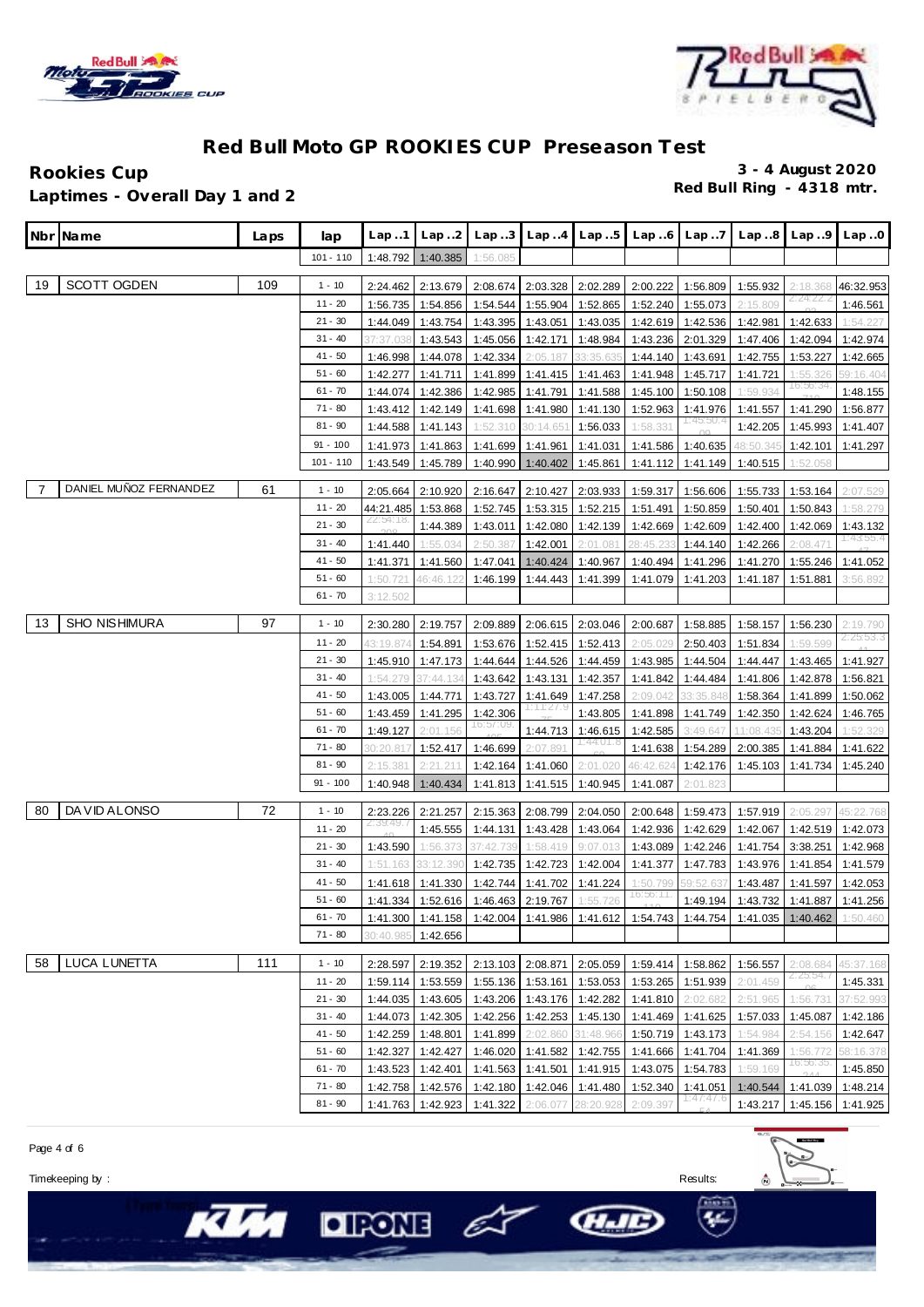



**Rookies Cup 3 - 4 August 2020 Red Bull Ring - 4318 mtr. Laptimes - Overall Day 1 and 2**

| Nbr Name                        | Laps | lap         | Lap1                 | Lap. .2              | Lap.3                                                                                      | Lap.4     | Lap.5                      | Lap.6     | Lap.7                 | Lap.8     | Lap9                 | Lap.0                 |
|---------------------------------|------|-------------|----------------------|----------------------|--------------------------------------------------------------------------------------------|-----------|----------------------------|-----------|-----------------------|-----------|----------------------|-----------------------|
|                                 |      | $91 - 100$  | 1:41.208             | 1:41.285             | 1:41.371                                                                                   |           | 1:40.786 1:40.655          | 1:45.433  | 1:40.563              | 1:53.413  | 46:50.               | 1:43.200              |
|                                 |      | $101 - 110$ | 1:45.077             | 1:43.956             | 1:42.079                                                                                   | 1:41.346  | 1:41.261                   | 1:41.041  | 1:41.107              | 1:41.045  | 1:42.714             | 1:41.122              |
|                                 |      | 111 - 120   | 2:07.455             |                      |                                                                                            |           |                            |           |                       |           |                      |                       |
|                                 |      |             |                      |                      |                                                                                            |           |                            |           |                       |           |                      |                       |
| <b>TATCHAKORN BUARSI</b><br>- 5 | 98   | $1 - 10$    | 2:15.521             | 2:06.682<br>2138130. | 2:02.900                                                                                   | 2:01.459  | 2:00.520                   | 1:59.005  | 1:57.762              | 1:57.524  | 2:10.98 <sup>4</sup> | 45:34.812             |
|                                 |      | $11 - 20$   | 1:57.248             |                      | 1:45.838                                                                                   | 1:44.583  | 1:44.344                   | 1:45.964  | 1:43.921              | 1:43.032  | 1:43.131             | 1:43.299              |
|                                 |      | $21 - 30$   | 1:45.447             | 1:43.759             | 2:26.876                                                                                   | 37:12.044 | 1:43.290                   | 1:42.656  | 1:42.384              | 1:42.209  | 1:45.380             | 1:46.272              |
|                                 |      | $31 - 40$   | 2:08.024             | 3:36.779             | 1:43.823                                                                                   | 1:42.930  | 1:42.476                   | 1:56.580  | 33:23.016             | 1:50.170  | 1:46.502             | 1:42.720              |
|                                 |      | $41 - 50$   | 1:42.355             | 1:42.472             | 1:42.323                                                                                   | 1:41.902  | 2:01.690                   | 3:02.327  | 1:42.269              | 1:41.780  | 1:41.687             | 2:06.184<br>16:56:28. |
|                                 |      | $51 - 60$   | 59:07.89             | 1:43.471             | 1:41.642                                                                                   | 1:41.915  | 1:41.422                   | 1:41.857  | 1:42.895              | 1:58.576  | 2:01.886             |                       |
|                                 |      | $61 - 70$   | 1:45.716             | 1:43.561             | 1:47.326                                                                                   | 1:43.295  | 1:42.357                   | 1:41.970  | 1:41.930<br>1:43:21.8 | 1:41.646  | 1:41.992             | 1:46.877              |
|                                 |      | $71 - 80$   | 1:55.871             | 1:52.400             | 1:54.905                                                                                   | 34:04.85  | 1:46.730                   | 2:19.408  |                       | 1:42.631  | 1:42.210             | 1:56.638              |
|                                 |      | 81 - 90     | 1:41.271             | 1:40.656             | 1:41.153                                                                                   | 1:55.826  | 3:00.836                   | 1:46.624  | 1:57.842              | 46:43.05  | 1:41.923             | 1:42.927              |
|                                 |      | 91 - 100    | 1:42.308             | 1:41.848             | 1:40.871                                                                                   | 1:42.316  | 1:41.434                   | 2:01.980  | 3:09.504              | 1:53.369  |                      |                       |
| MATTEO BERTELLE<br>28           | 84   | $1 - 10$    | 2:45.393             | 4:13.066             | 2:08.763                                                                                   | 2:04.569  | 2:09.158                   | 3:32.799  | 2:06.468              | 45:54.26  | 1:54.979             | 1:51.956              |
|                                 |      | $11 - 20$   | 1:51.720             | 1:51.113             | 1:50.934                                                                                   | 1:51.958  | 1:51.262                   | 2:07.953  | 2:24:38.6             | 1:45.355  | 1:43.713             | 1:43.239              |
|                                 |      | $21 - 30$   | 1:42.391             | 1:43.262             | 1:42.219                                                                                   | 1:41.877  | 1:42.058                   | 1:42.411  | 1:41.888              | 1:55.23   | 38:02.82             | 1:43.445              |
|                                 |      | $31 - 40$   | 1:41.962             | 1:41.754             | 1:42.159                                                                                   |           | 1:41.790 1:47.621          | 1:42.171  | 1:41.634              | 1:41.165  | 1:41.282             | 1:41.331              |
|                                 |      | $41 - 50$   | 1:41.310             | 1:41.389             | 2:02.829                                                                                   | 31:56.697 | 1:42.561                   | 1:42.647  | 1:41.751              | 1:41.411  | 1:41.722             | 1:41.778              |
|                                 |      | $51 - 60$   | 1:41.599             | 1:41.462             | 1:41.294                                                                                   | 1:44.523  | 1:41.489                   | 1:41.504  | 1:41.335              | 1:41.409  | 1:56.647             | 58:22.944             |
|                                 |      | 61 - 70     | 1:46.672             | 1:44.204             | 1:41.945                                                                                   | 1:41.309  | 1:41.482                   | 1:41.946  | 1:48.696              |           | 1:49.912             | 1:46.124              |
|                                 |      | $71 - 80$   | 1:43.194             | 1:41.974             | 1:42.359                                                                                   | 1:40.884  | 1:40.817                   | 1:42.689  | 1:41.480              | 1:41.407  | 1:41.771             | 1:43.166              |
|                                 |      | 81 - 90     | 1:41.134             | 1:51.800             | 30:32.46                                                                                   | 1:44.088  |                            |           |                       |           |                      |                       |
|                                 |      |             |                      |                      |                                                                                            |           |                            |           |                       |           |                      |                       |
| PHILLIP TONN<br>- 6             | 104  | $1 - 10$    | 2:20.013             | 2:11.921             | 2:03.201                                                                                   |           | 1:59.573 56:25.516         | 1:57.519  | 1:56.547              | 1:56.809  | 1:55.942             | 1:54.092              |
|                                 |      | 11 - 20     | 1:55.348             | 1:55.058             | 2:09.50                                                                                    |           | 1:47.496                   | 1:45.393  | 1:44.646              | 1:43.883  | 1:43.085             | 1:44.751              |
|                                 |      | $21 - 30$   | 1:43.889             | 1:44.029             | 1:44.100                                                                                   | 1:44.302  | 1:52.708                   | 37:38.93  | 1:44.580              | 1:43.635  | 1:50.612             | 1:42.265              |
|                                 |      | $31 - 40$   | 1:42.572             | 1:44.081             | 1:52.10                                                                                    | 3:29.844  | 1:43.176                   | 1:42.784  | 1:42.304              | 1:42.425  | 1:56.153             | 32:02.105             |
|                                 |      | $41 - 50$   | 1:44.789             | 1:42.988             | 1:54.494                                                                                   | 1:53.226  | 1:48.397                   | 1:43.112  | 1:42.330              | 1:42.973  | 1:42.166             | 1:43.121              |
|                                 |      | $51 - 60$   | 1:42.004             | 1:42.344             | 1:44.053                                                                                   | 1:54.209  | 59:13.658                  | 1:44.716  | 1:42.088              | 1:41.923  | 1:41.856             | 1:43.984              |
|                                 |      | $61 - 70$   | 1:45.702             | 1:53.184             | 1:58.993                                                                                   | 16:56:34  | 1:46.783                   | 1:43.591  | 1:42.125              | 1:41.950  | 1:42.753             | 1:42.604              |
|                                 |      | $71 - 80$   | 1:42.146             | 1:56.396             | 2:58.206                                                                                   | 1:43.687  | 1:44.973                   | 1:44.523  | 1:42.880              | 1:57.984  | 28:46.446            | 2:07.486              |
|                                 |      | $81 - 90$   | 1:4/1.4/3            | 1:42.232             | 1:41.003                                                                                   | 1:41.173  | 1:41.416                   | 1:41.003  | 1:41.024              | 1:41.198  | 1:47.408             | 1:43.691              |
|                                 |      | $91 - 100$  | 1:41.477             | 1:52.773             | 46:50.60                                                                                   | 1:44.406  | 1:42.367                   | 1:43.119  | 1:41.938              | 1:41.545  | 1:40.890             | 1:42.841              |
|                                 |      | $101 - 110$ | 1:42.456             | 1:45.580             | 1:43.164                                                                                   | 1:56.996  |                            |           |                       |           |                      |                       |
| ARTEM MARAEV<br>88              | 111  | $1 - 10$    | 2:26.723             | 2:25.133             | 2:15.195                                                                                   | 2:07.964  | 2:06.150                   | 2:03.933  | 2:05.230              | 1:56.524  | 2:05.81              | 44:32.423             |
|                                 |      | 11 - 20     | 1:54.276             | 2:04.363             | 1:54.391                                                                                   | 1:53.205  | 2:05.578                   | 3:15.585  | 1:55.144              | 2:05.795  | 2.24.53.t            | 1:45.366              |
|                                 |      | $21 - 30$   |                      |                      | 1:46.598 1:44.087 1:43.854 1:42.682 1:42.293 1:42.026 1:42.017                             |           |                            |           |                       |           | 1:42.588 1:46.248    |                       |
|                                 |      | $31 - 40$   | 37:48.81             |                      | 1:44.119   1:45.677   1:46.168   1:41.607                                                  |           |                            |           | 1:50.116 1:41.899     | 1:54.939  | 1:45.525 1:42.409    | 1:57.974              |
|                                 |      | $41 - 50$   |                      |                      | 1:42.477   1:41.983   1:43.405   1:42.040                                                  |           | 2:01.565                   | 31:24.675 | 1:42.901              | 1:42.695  | 1:42.155             | 1:42.486              |
|                                 |      | $51 - 60$   |                      |                      | 1:42.532   1:42.271   1:42.310   1:55.956   1:45.987   1:43.441                            |           |                            |           | 1:47.185              | 1:43.426  | 1:41.684             | 1:50.443              |
|                                 |      | $61 - 70$   | 59:55.326            |                      | 1:44.305 1:42.059                                                                          |           | 1:46.017 1:42.450          | 1:43.129  | 1:42.625              | 1:52.006  | 1:59.193             | 16:57:08.             |
|                                 |      | $71 - 80$   |                      | 1:45.819 1:42.993    | 1:42.922                                                                                   |           | 1:50.416 1:44.974          | 1:44.032  | 1:43.252              | 1:57.395  | 1:56.372             | 2:11.797              |
|                                 |      | $81 - 90$   |                      |                      |                                                                                            | 30:03.826 |                            |           |                       | 1:44:29.1 | 1:41.732             |                       |
|                                 |      | $91 - 100$  | 1:47.356             | 1:44.705             | 1:53.473                                                                                   |           | 1:46.500                   | 1:45.326  | 2:02.03               |           |                      | 1:41.952              |
|                                 |      | $101 - 110$ | 1:40.892             | 1:41.748             |                                                                                            |           | 1:41.153 1:42.407 1:45.577 | 1:41.781  | 1:41.755              | 1:42.104  | 1:52.508             | 46:48.995             |
|                                 |      | 111 - 120   | 1:48.620<br>1:56.038 | 1:50.348             | 1:41.587                                                                                   |           | $1:41.244$   1:41.315      | 1:41.043  | 1:41.599              | 1:40.910  | 1:42.816             | 1:41.958              |
|                                 |      |             |                      |                      |                                                                                            |           |                            |           |                       |           |                      |                       |
| <b>GABIN PLANQUES</b><br>48     | 106  | $1 - 10$    |                      |                      | 2:20.361 2:11.687 2:07.268 2:01.226 1:59.453 1:57.182 1:56.080 1:55.065 2:10.308 46:19.806 |           |                            |           |                       |           |                      |                       |



Timekeeping by : Results:

KIA



 $O$  FONE  $\epsilon$ GLJE